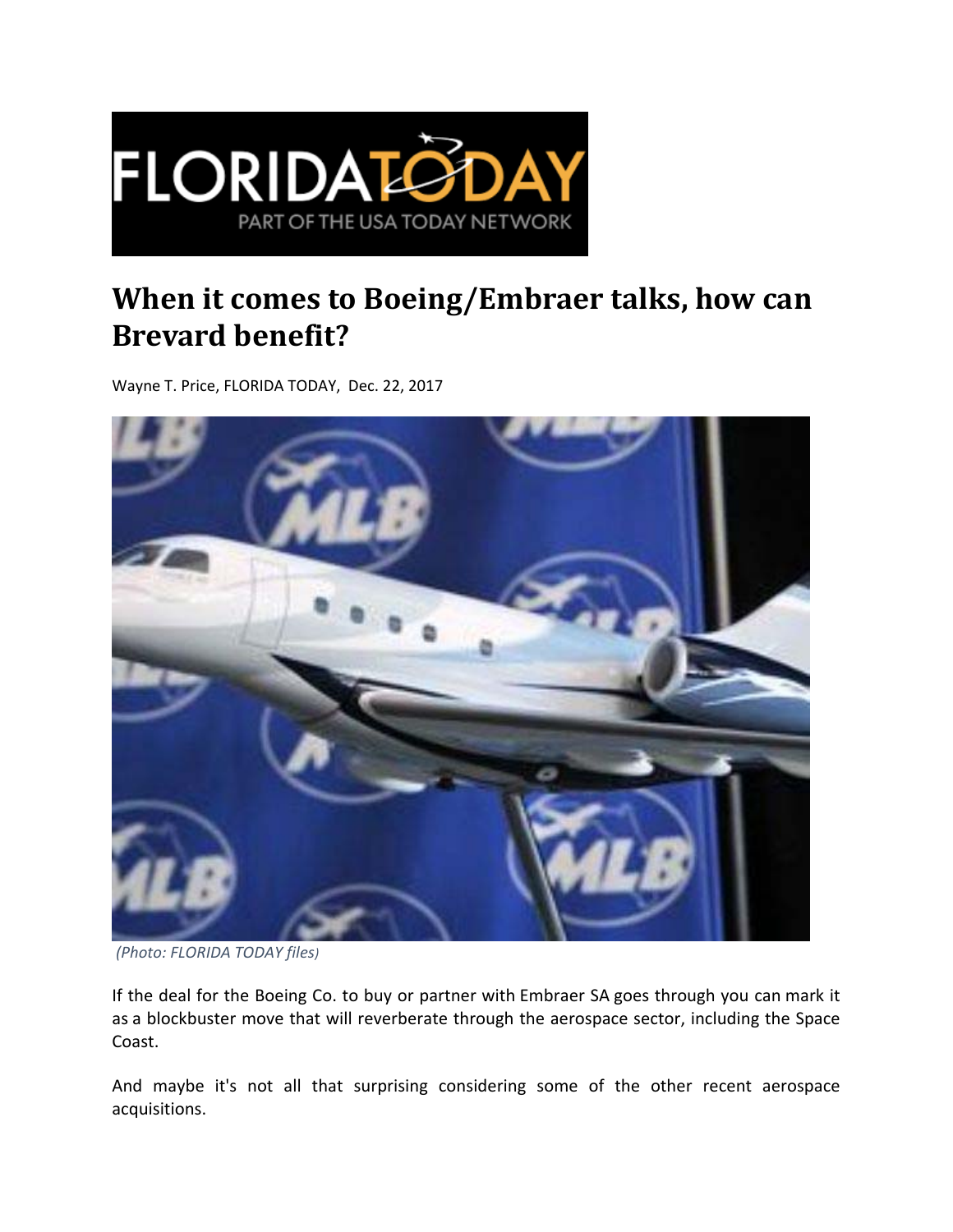Airbus SE not long ago announced a deal to acquire a majority stake in a jetliner program operated by Bombardier Inc. of Canada. Bombardier is the second‐largest maker of regional jets.

And in September, United Technologies Corp. agreed to purchase Rockwell Collins Inc. for \$23 billion. Also, Northrop Grumman Corp. is planning to buy defense contractor Orbital ATK for \$7.8 billion.

Embraer, which is headquartered in Sao Jose dos Campos in Brazil's state of Sao Paulo, has a major presence in in Brevard. Northrop Grumman and Rockwell Collins also have significant operations on the Space Coast.

"From 30,000 feet we view this as an industry shift not unlike what we have seen within the auto industry," John Boyd, a principal with the Princeton, New Jersey‐based aerospace consulting firm, The Boyd Co.



*John Boyd, aerospace consultant (Photo: Provided)*

"That is to say, a shift of the center of gravity from Rust Belt and Northeast states like Michigan, Ohio and Connecticut to more cost‐ efficient and Right‐To‐Work Southeast states like South Carolina, Florida, Alabama and Mississippi."

An Boeing‐Embraer deal would have a significant impact on Brevard County, where Embraer has substantial business jet assembly operations at the Orlando Melbourne International Airport.

"Look for Brevard County's Embraer facilities to be a beneficiary of this merger, not to mention, the possibility that United Technologies acquisition of Rockwell Collins will lead to a new site search for the division headquarters of the combined unit," Boyd said.

Embraer has a global customer care center and an Engineering and Technology Center at the Melbourne airport. In Titusville, Embraer recently opened Embraer Aero Seatings Technologies, or E.A.S.T. In all Embraer employs about 850 people in Brevard County.

Of course, much depends on leaders in Brazil, which has what's called a "golden share" interest Embraer. Essentially that share gives the Brazilian government veto power of transactions like the one being proposed by Boeing.

The Wall Street Journal, which on Thursday first reported the Boeing/Embraer talks, wrote "it's far from guaranteed the government would sign off" on the deal.

Although an outright buyout has not been ruled out, sources close to the deal saying t a partnership deal is on the table. One of the options being reported in Brazil's press, includes a